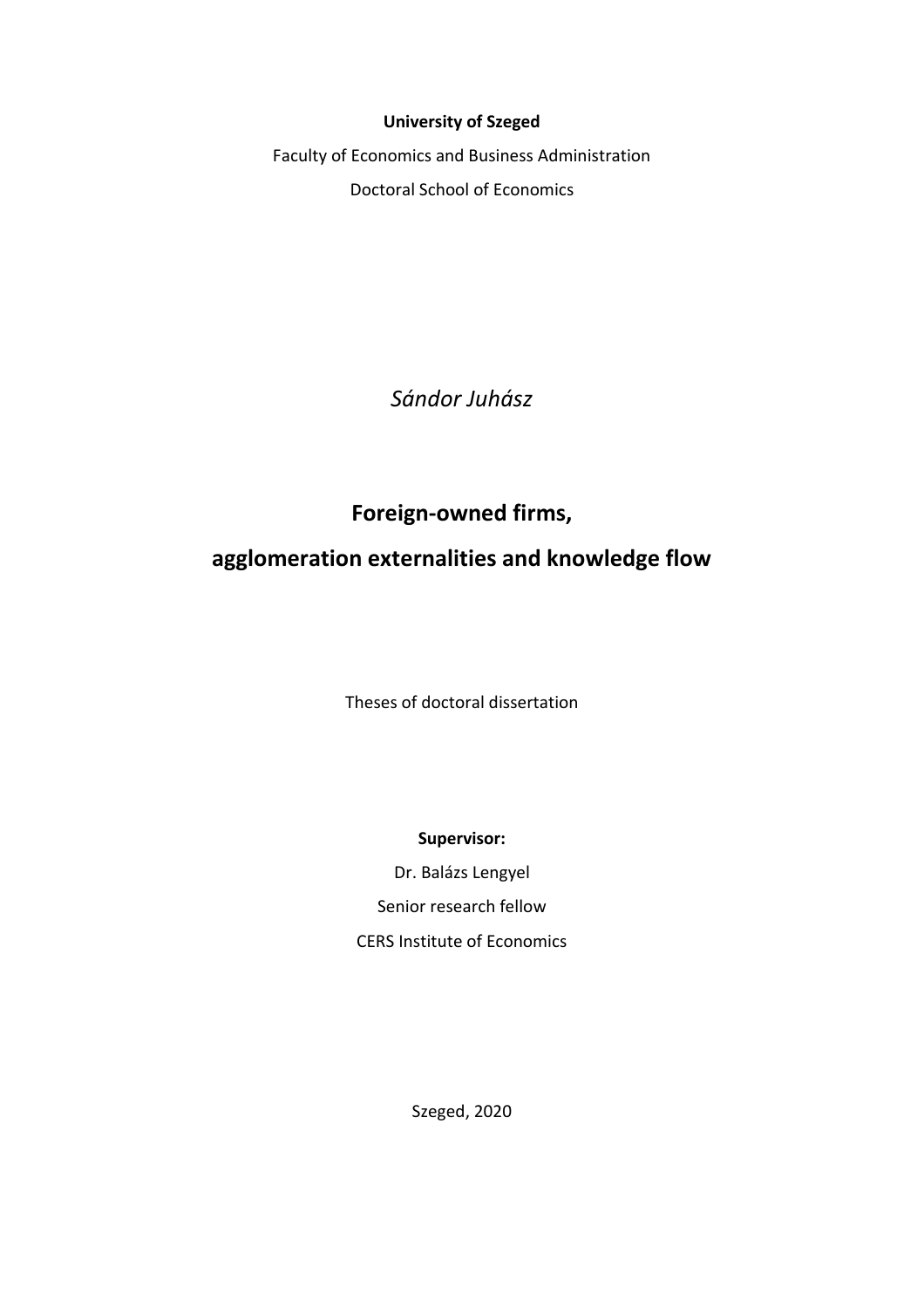# **Table of content**

| 3. Structure of the dissertation, hypotheses and applied methodologies  8 |  |
|---------------------------------------------------------------------------|--|
|                                                                           |  |
|                                                                           |  |
|                                                                           |  |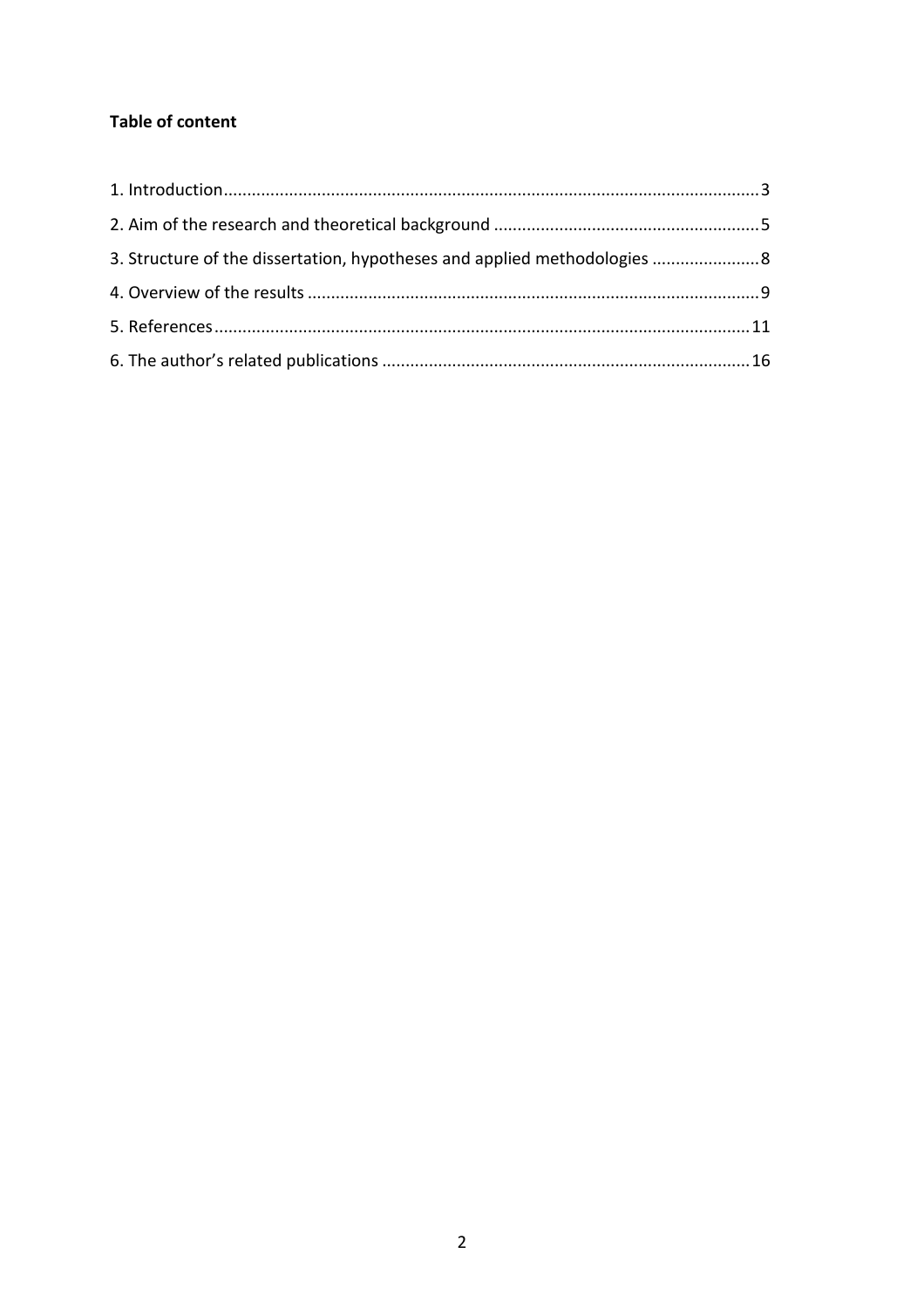#### **1. Introduction**

How can we explain the uneven distribution of economic activities? This is the fundamental question that motivates economists to studies the spatial processes of economic interactions. Economists usually sum up the main reasons behind the spatial concentration of industries through the following three features described by Marshall (1920). Benefits that arise from the large market size, as economies of scale enable buyers and suppliers to achieve higher productivity and lower transportation costs. The large size of the local labour market provides further benefits for both employers and workers. The wide range of jobs available locally in an industry creates safety for workers. It also helps firms to easily find suitable workforce as they can recruit from a large pool of people with similar skills and work experience. In other words, industrial concentration makes labour market matches more efficient. The third benefit of industrial concentration is referred to as knowledge spillover effects. As firms with similar or related activities concentrate in space, we expect that professional knowledge is also accumulated. Locally concentrated knowledge provides additional benefits to firms in case they are capable to exploit it and learn from each other (Lengyel 2004).

The benefits described by Marshall (1920) are researched and rediscovered by many scholars (Krugman 1991, Fujita et al. 1999, Rosenthal – Strange 2001, 2004, Lengyel 2010). Besides the above externalities of regional industrial concentration, other sources and types of agglomeration economies have been explored. Urbanisation economies, that is accounted for large city size (Frenken et al. 2007, McCann 2008, Capello 2016) or Jacobs externalities that arise from the variety of activities available in cities (Jacobs 1960, Taylor – Csomós 2012). However, agglomeration economies described by the variety and technological similarity of present technologies in regions brought a break-through in the research of agglomeration economies (Hidalgo et al. 2018, Frenken et al. 2007, Neffke et al. 2011). The introduction of related variety enabled us to better understand knowledge spillover processes inside and across industries in regional economies.

Over the past two decades numerous studies highlighted the importance and positive effects of agglomeration economies on regional employment (Frenken et al. 2007, Van Oort et al. 2013, Lengyel – Szakálné Kanó 2013), value-added (Boschma – Iammarino 2009, Boschma et al. 2012, Czaller 2016) and productivity (Boschma et al. 2014, Quatraro 2010) on empiricall basis (for overview see Elekes 2016, Content – Frenken 2016). However, it is still an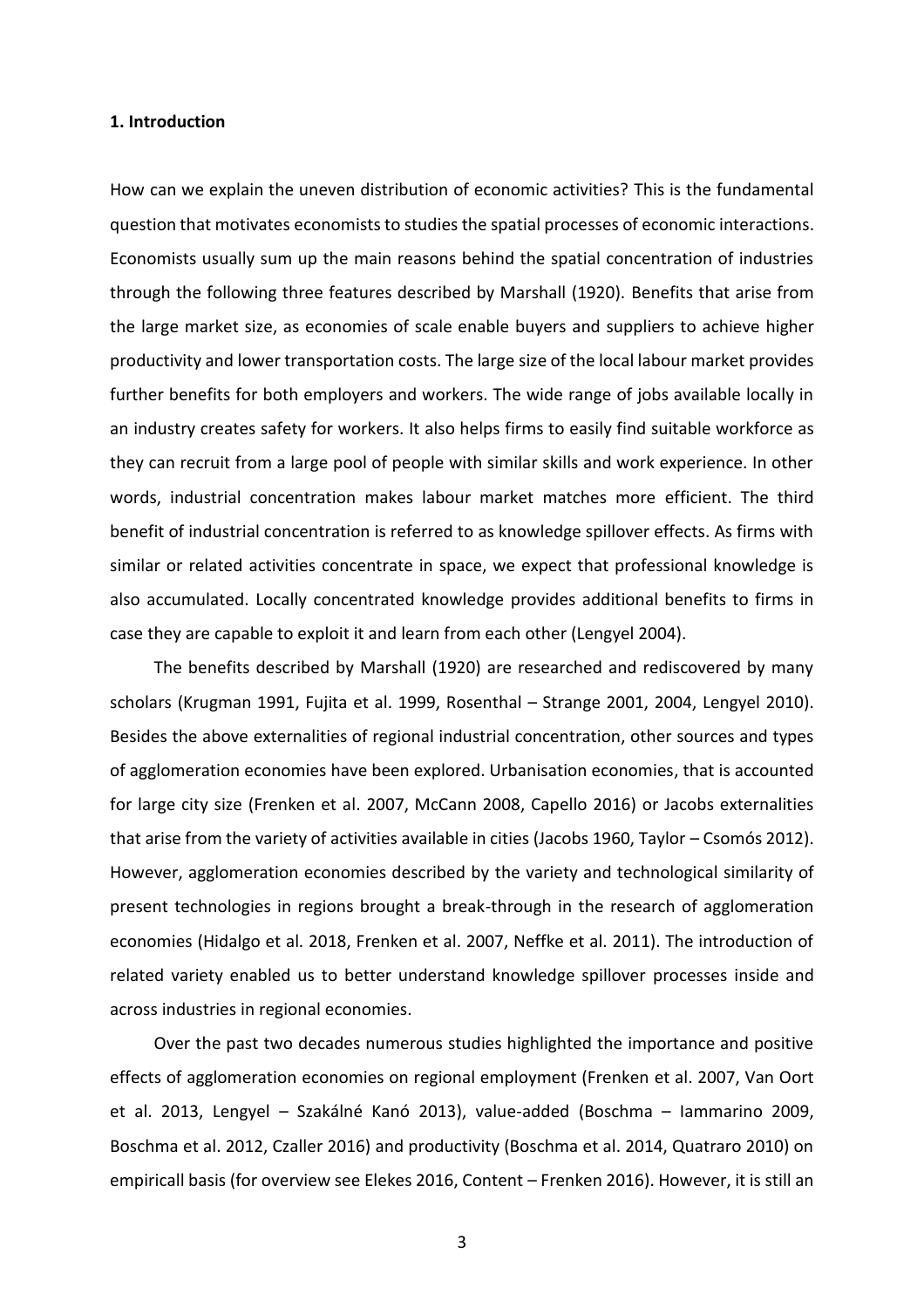open question whether knowledge spillover effects in a specific industry (the case of industrial specialization) or knowledge exchange across industries (large variety of present industries) support more the development of regional economies (Glaeser et al. 1992, Beaudry – Schiffauerova 2009, Sebestyén et al. 2011, Caragliu et al. 2016).

By the beginning of the 21st century industrial concentrations based on the agglomeration economies of Marshall (1920) have been called industry clusters and a lot of research searched for the determinants of their success. Mechanisms of knowledge spillovers are in the centre of these studies, as it became clear that successful clusters continuously introduce innovations, which requires knowledge accumulation and learning (Lengyel 2004, Iammarino – McCann 2006, Lengyel 2010). Research on networks of knowledge sharing inside agglomerations turned out to be key to understand the way agglomeration externalities work (Ter Wal – Boschma 2009), and small industry clusters seem to be a suitable context for these studies (Giuliani – Bell 2005).

The main aim of this dissertation is to better understand agglomeration economies and particularly knowledge exchange and learning in agglomeration through empirical studies in the context of Hungary. Therefore, the dissertation is organized around three general questions. First, *how do agglomeration economies influence firm survival in Hungary?*

Firm survival or the ability of firms to continue their operation in the following year is a rarely applied firm performance measure. My first empirical study shows that localization economies, urbanization economies, variety and variety of technologically similar industries support firm survival in Hungary.

After the political and economic shift in Hungary, a dual economic structure emerged, where the differences between domestic and foreign-owned companies determine the structure and interactions of the economy (Szanyi 2010). The fewer foreign-owned firms represent higher economic performance than the larger group of domestic companies (Halpern – Muraközy 2012, Lengyel – Szakálné Kanó 2013). This is especially true in terms of export (Radosevic 2002, Resmini 2007, Elekes et al. 2019). One of the reasons behind these differences could be that foreign-owned and domestic companies can benefit differently from agglomeration economies and therefore from the variety of locally available, technologically related inndustries (Lengyel – Szakálné Kanó 2013, Szakálné Kanó et al. 2019, Elekes et al. 2019). Therefore, the second question of the dissertation reflects on the possible differences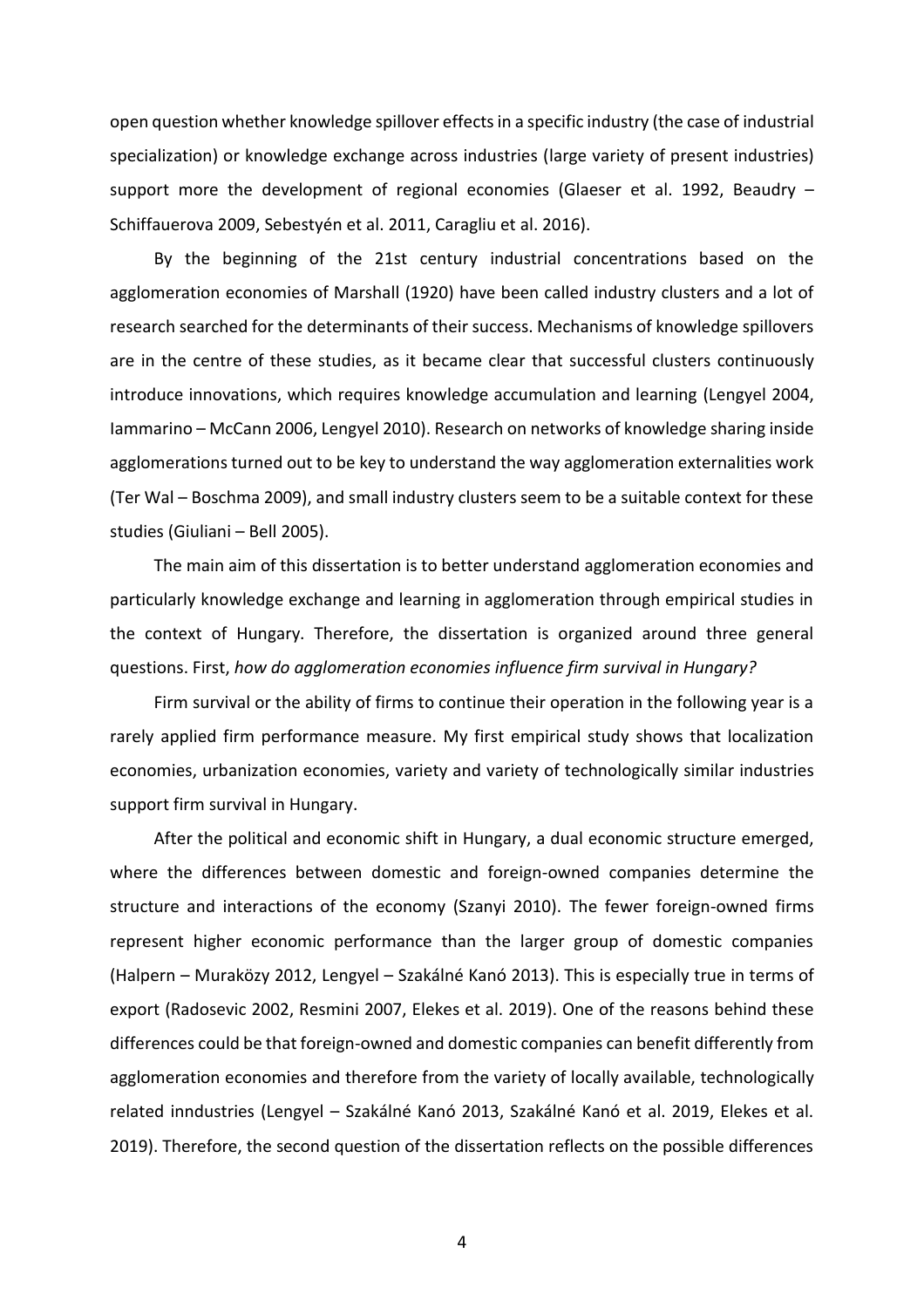in domestic and foreign-owned firms' survival chances: *does the related variety of industries in regions influence the survival of domestic and foreign-owned companies differently*?

When we search for the positive externalities of agglomeration in regional economies, we are usually unable to observe the local knowledge flows and learning processes behind knowledge spillovers, we only infer them. In recent history, many studies focused on cluster knowledge networks to explicitly capture the flow of knowledge and interactive learning inside the agglomeration of a specific industry (Giuliani 2007, Ter Wal – Bochma 2009, Broekel – Boschma 2012). These studies discovered that not all the companies have access to the locally concentrated knowledge inside industry clusters, but only the ones that actively participate in local social networks (Giuliani – Bell 2005, Iammarino – McCann 2008). Collaboration in networks of knowledge exchange is, amongst others, determined by the absorptive capacity and other properties of companies (Giuliani – Bell 2005).

By examining tie formation in cluster knowledge networks, we can better understand do motivations and conditions of collaborative knowledge exchange between firms. This could also allow us to more accurately capture the differences of domestic and foreign-owned companies in terms of knowledge exploitation in agglomerations. As a consequence, the third research question is the following: *does domestic/foreign ownership of companies influence their collaboration ties in cluster knowledge networks*?

### **2. Aim of the research and theoretical background**

It is generally acknowledged that the concentration of economic activities in space generates positive externalities. Regional economics identifies different agglomeration economies. Localisation economies refer to the spatial concentration of firms in a specific industry and therefore arise from labour market pooling, specialised suppliers and knowledge spillovers as Marshall (1920) described in his influential early works. Urbanization economies is the result of city size and arise from the economies of scale in public services. It is available for any firms in a region independent of their industry (McCann 2008). Jacobs externalities arise from the variety of economic activities in a region, which accounts for the high possibility of inter-industry knowledge spillover effects (Jacobs 1960). As it is closely related to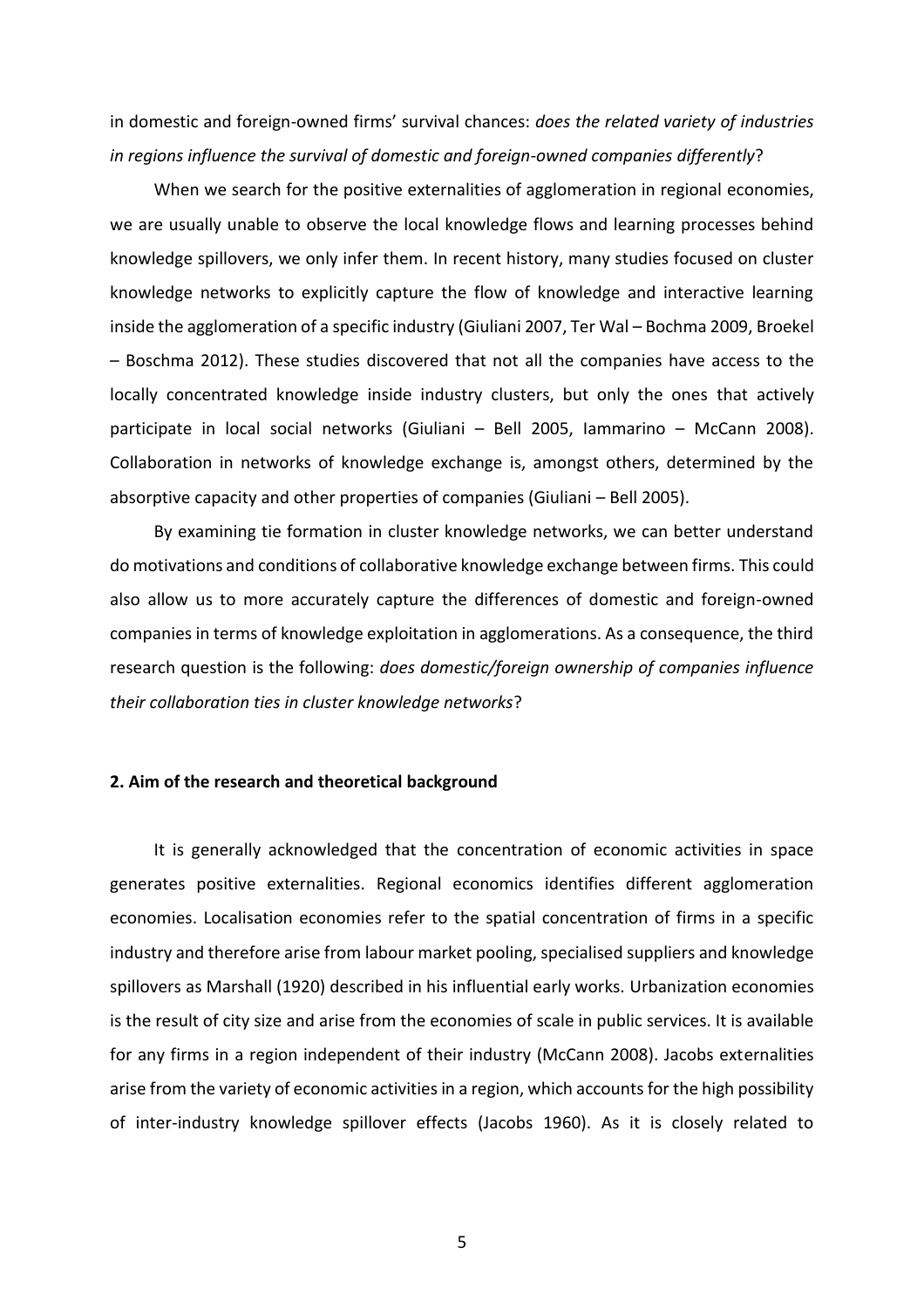innovation and regional economic performance, knowledge spillovers across firms are the most important and yet most mysterious benefits arising from agglomeration.

Most empirical studies on agglomeration economies and regional economic growth refer to the classic question on whether spatial concentration of similar economic activities (specialization of regions) or different activities (variety in regions) support regional growth (Beaudry – Schiffauerova 2009). Results are still controversial (Glaeser et al. 1992, Henderson et al. 1995). Recently, evolutionary economic geography contributed to this classic debate significantly (Boschma – Frenken 2006, Van Oort 2015). In their influential work Frenken et al. (2007) show that not specialization or variety of economic activities determine economic growth in regions, but the related variety of industries. Related variety means that industries in a region do not have too close knowledge bases, so they can learn from each other, but also their knowledge is not too far, and therefore firms can understand each other. Contrary, unrelated variety refers to the variety of industries in a region with very different technology, required professional skills and routines (Elekes 2016).

Frenken et al. (2007) argue that specialization, related variety and unrelated variety have different effects on regional economic growth. Concentration of technologically very similar companies in space (regional specialization) helps productivity through knowledge spillovers and learning inside an industry. Concentration of technologically different, but related industries (related variety) helps the appearance of new industries and regional employment growth through inter-industry knowledge spillovers (Elekes 2016). Variety of technologically not related industries in a region does not lead to knowledge spillovers, but this unrelated variety of economic activities could be beneficial in cases of industrial shocks. Therefore, agglomeration economies and therefore related variety increase the chances of learning and knowledge spillovers.

Industry clusters, the geographic concentrations of ecnomic activities that operate in the same or interconnected sectors (Gordon – McCann 2000), foster higher innovation and economic performance of firms (Krugman 1991; Porter 1990; Cooke 2002). Their success is usually explained by agglomeration externalities (Rosenthal and Strange 2004; Tallman et al. 2004) and the parallel competition and collaboration of firms that enhance learning and knowledge exchange (Cooke et al. 2007). Combining the different pieces of knowledge at firms is the key process behind new knowledge creation and innovation (Cooke et al. 2007, Giuliani – Bell 2005, Giuliani 2013).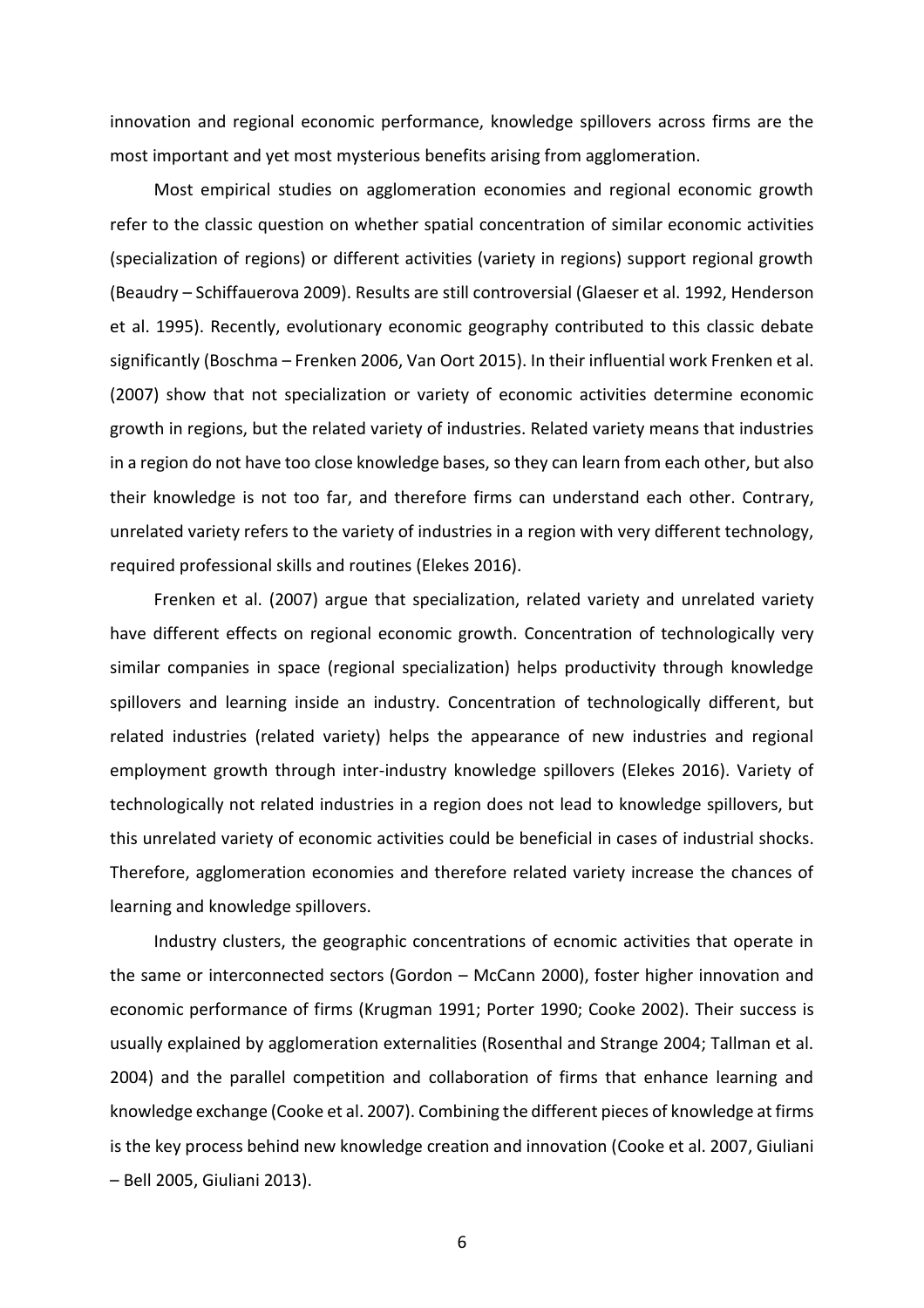Knowledge networks capture the social interactions behind innovation or in other words, they represent ties of collaborative knowledge production to achieve economic benefits (Balland et al. 2015). Knowledge networks can represent informal advice seeking, coinvention of patents, collaboration on R&D projects or common product development. They do not capture pure business transactions, but rather collaborations behind new knowledge creation and knowledge exchange, which requires trust and stability.

Literature on agglomeration economies mainly captures the externalities and knowledge spillover effects arising from the industry structure of regions (McCann 2008, Van Oort 2015). However, new knowledge could be extra-regional (Bathelt et al. 2004). Channels of extra-regional knowledge could be trade (Fagerberg 1988, Dosi et al. 1990, Marwah – Tavakoli 2004), mobility of workforce (Inzelt 2008, Neffke – Henning 2013, Lengyel – Eriksson 2017), foreign direct investment (FDI) (Young et al. 1994, Inzelt 2000, Elekes et al. 2019) or access to knowledge networks (Varga 2007, Hau-Horváth et al. 2016, Varga – Sebestyén 2017).

Importance of agglomeration economies in context of the transition economy of Hungary take unprecedented attention in the past few years (Elekes – Lengyel 2016, Elekes et al. 2019, Szakálné Kanó et al. 2019). FDI is considered as one of the key drivers of regional transition and regional development (Radosevic 2002, Resmini 2007). Following the economic transition in Hungary, investments of multinational companies greatly influenced the structural change of regions (Lengyel – Leydesdorff 2011, Radosevic 2002, Resmini 2007, Elekes et al. 2019). The importance and influence of foreign-owned firms in Hungary is demonstrated by the findings as hiring workforce from foreign-owned firms increase the productivity of domestic companies (Csáfordi et al. 2018). Moreover, firms engaged in international trade benefit more from agglomeration economies than firms without international trade experience (Békés – Harasztosi 2013).

Despite domestic and foreign-owned firms developed ties only slowly, related variety induced employment growth by the early 2000s (Elekes – Lengyel 2016; Lengyel – Szakálné Kanó 2013) and it decreased the probability of domestic firm exit (Szakálné Kanó et al. 2019).

To sum up, Hungary has a dual economic structure, where there is a gap between domestic and foreign-owned firms. The current economic structure depends greatly on FDI (Lux 2017). Domestic and foreign-owned firms can exploit agglomeration economies and engage in knowledge networks differently due to their dissimilar level of technology, routins and extra-regional connections.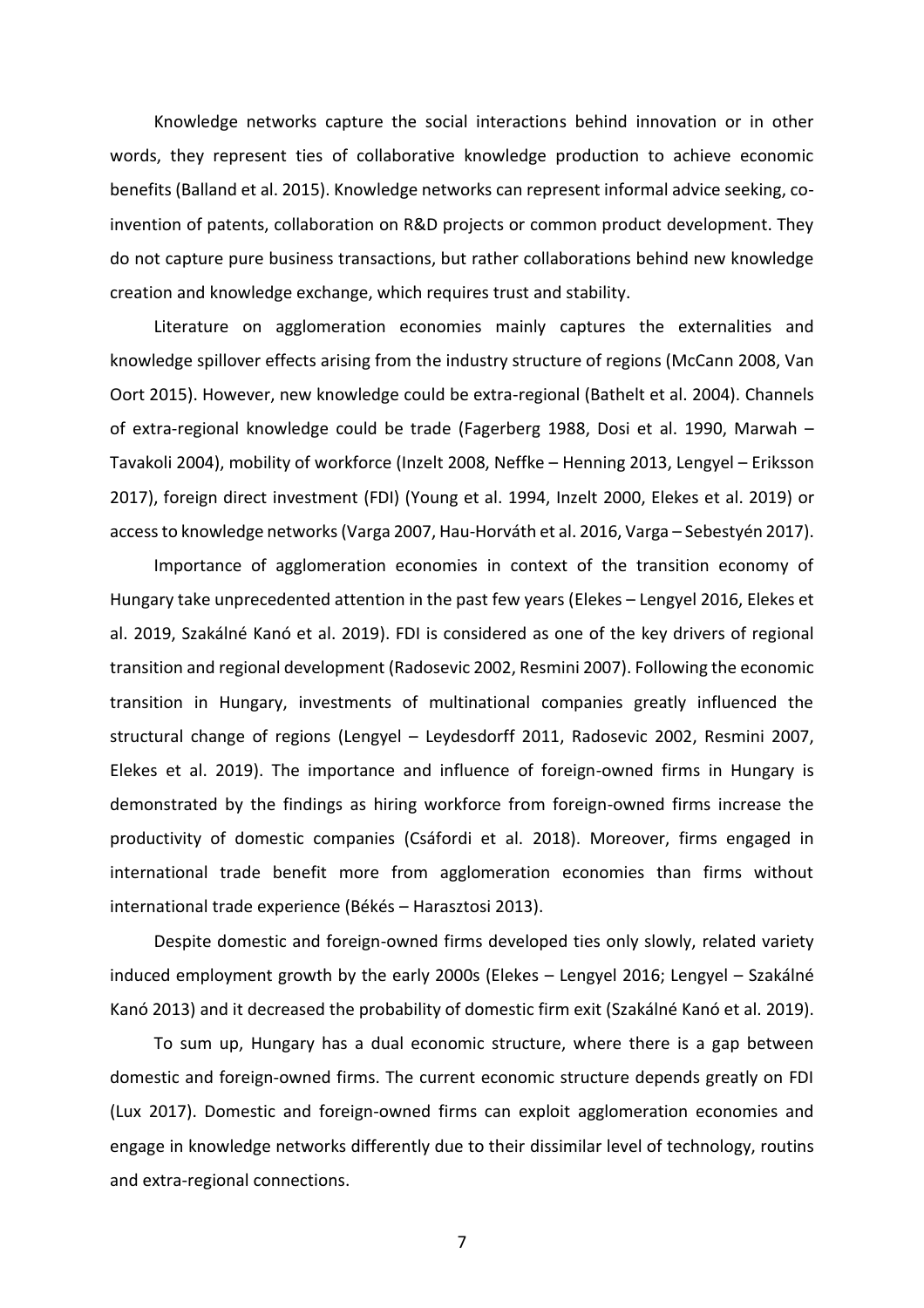#### **3. Structure of the dissertation, hypotheses and applied methodologies**

The dissertation has four different parts after the introduction and follows the below structure. Chapter 2 provides a literature review on agglomeration economies, firm survival, clusters, knowledge networks and foreign-owned firms in Hungary.

Chapter 3 is the first empirical study in the dissertation. It details the relationship between firm survival, agglomeration economies and foreign ownership. It tests the following two hypotheses:

*Hypothesis1: Probability of firm survival is significantly influenced by related variety in Hungary.* 

*Hypothesis2: Related variety supports the survival of domestic firms more than the survival of foreign-owned firms.*

Hypotheses are tested on the basis of a firm-level panel dataset from the Hungarian Statistical Office. The influence of agglomeration economies on the survival of new firms established in 2005-2011 are tested by Cox (1972) proportional hazard models.

Chapter 4 presents the second empirical study. It identifies the importance of firm ownership on cluster knowledge network tie formation in context of the printing and paper product cluster of Kecskemét, Hungary. The chapter tests the following hypothesis:

*Hypothesis3: Ownership of firms significantly influences tie formation of companies in cluster knowledge networks.* 

To test this hypothesis, I use exponential random graph models (ERGMs) to identify key factors behind tie formation in the cluster knowledge network. This allows to test for the importance of ownership on knowledge exchange in clusters.

Chapter 5 is the synthesis of the dissertation and sums up results, main conclusions, limitations and details future research possibilities.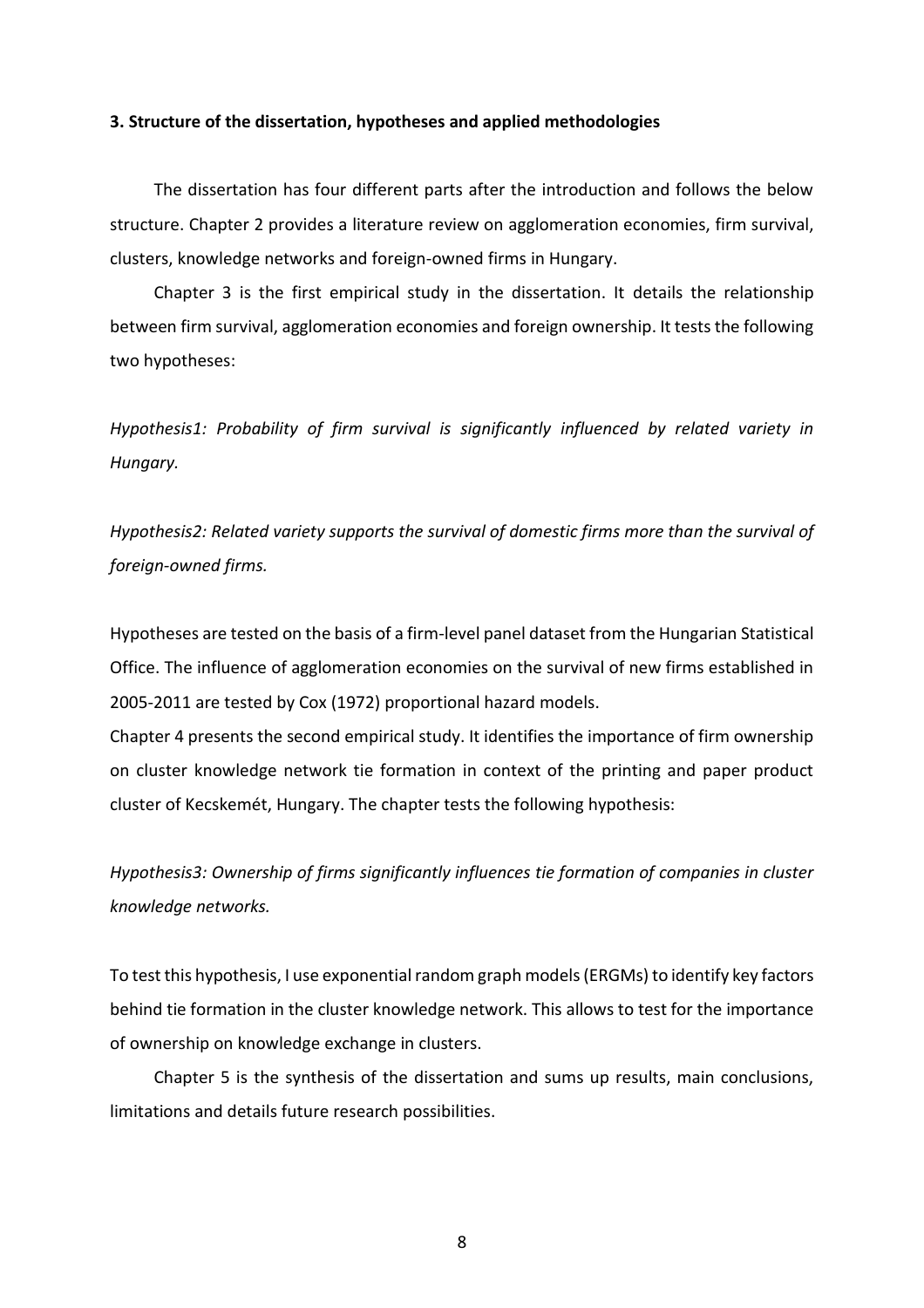## **4. Overview of the results**

The main results of my research is summarized by the following three thesis:

*Thesis 1: survival of firms in Hungary is supported by related variety.*

My first empirical chapter shows that firm survival in Hungary is influenced by urbanization economies, variety and most importantly related variety. Contrary to other studies I do not find localization economies to support firm survival (Neffke et al. 2012, Basile et al. 2017), but urbanization economies decrease survival chances of firms. It is mainly interpreted as competition effects that lead to higher selection of firms.

Results also show that variety of economic activities in a region supports firm survival. This highlights the importance of Jacobs externalities on firm survival in Hungary. Most importantly, the concentration of technologically related industries has a strong, positive influence on the survival of firms. Variety of technologically similar companies seem to enable externalities that support the operation of Hungarian firms, and it supports my first thesis.

#### *Thesis 2: related variety has a stronger support on the survival of foreign-owned firms.*

Differentiation between foreign-owned and domestic companies shows that related an unrelated variety both significantly help firm survival. However, related variety has a stronger influence on the survival of foreign-owned firms. This might come from the higher absorptive capacity of foreign-owned firms to exploit agglomeration economies and concentrated knowledge. At the same time, it questions the stronger embeddedness of domestic firms in regional economies around Hungary.

Knowledge spillovers are not explored directly in these studies, we can only infer on their importance. Therefore, my second empirical work searches for the determinants of knowledge flow inside agglomeration.

*Thesis 3: Ownership of firms determines tie formation in cluster knowledge networks.*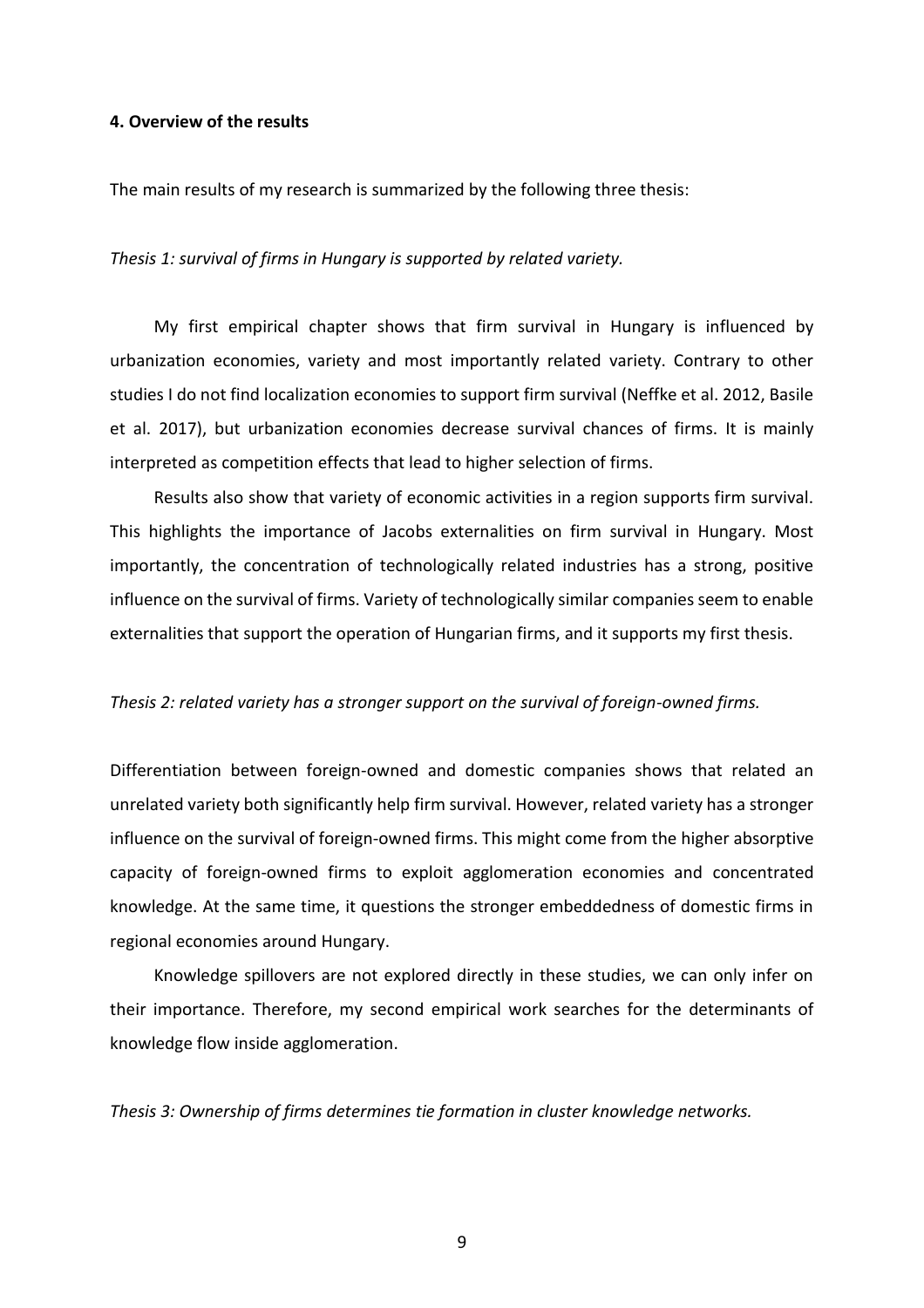Through the case of the printing and paper product cluster of Kecskemét I show that ownership of firms significantly influences the way they form knowledge sharing ties. The main conclusion of the study is that there is a strong ownership related homophily effect on tie formation in clusters, which is against the free circulation of knowledge from foreign firms to local domestic companies. This means domestic firms are more likely to form ties to other domestic companies, while foreign-owned firms are more likely to collaborate with foreignowned firms. The reasons behind this could be the different routines, capabilities and knowledge bases of firms in the two ownership groups.

In sum, this dissertation details the mechanisms through agglomeration economies and knowledge spillovers work in the transition economy of Hungary. Foreign-owned firms are considered as external sources of knowledge (Young et al. 1994, Elekes et al. 2019). My research show that the presence of foreign-owned firms has a limited influence on domestic companies. This conclusion leads to interesting conclusions in terms of knowledge flow efficiency. Studies in context of Hungary have already shown that agglomeration externalities and knowledge spillovers influence firm performance (Varga 2007, Szakálné Kanó et al. 2019). However, to benefit from agglomeration and concentrated knowledge, firms have to participate in social networks (Giuliani – Bell 2005, Giuliani 2007). The research on the Hungarian cluster shows that both foreign and domestic companies actively participate in the local knowledge network, however, ties between ownership groups are less likely. This does question the efficient diffusion of external knowledge in Hungarian agglomerations.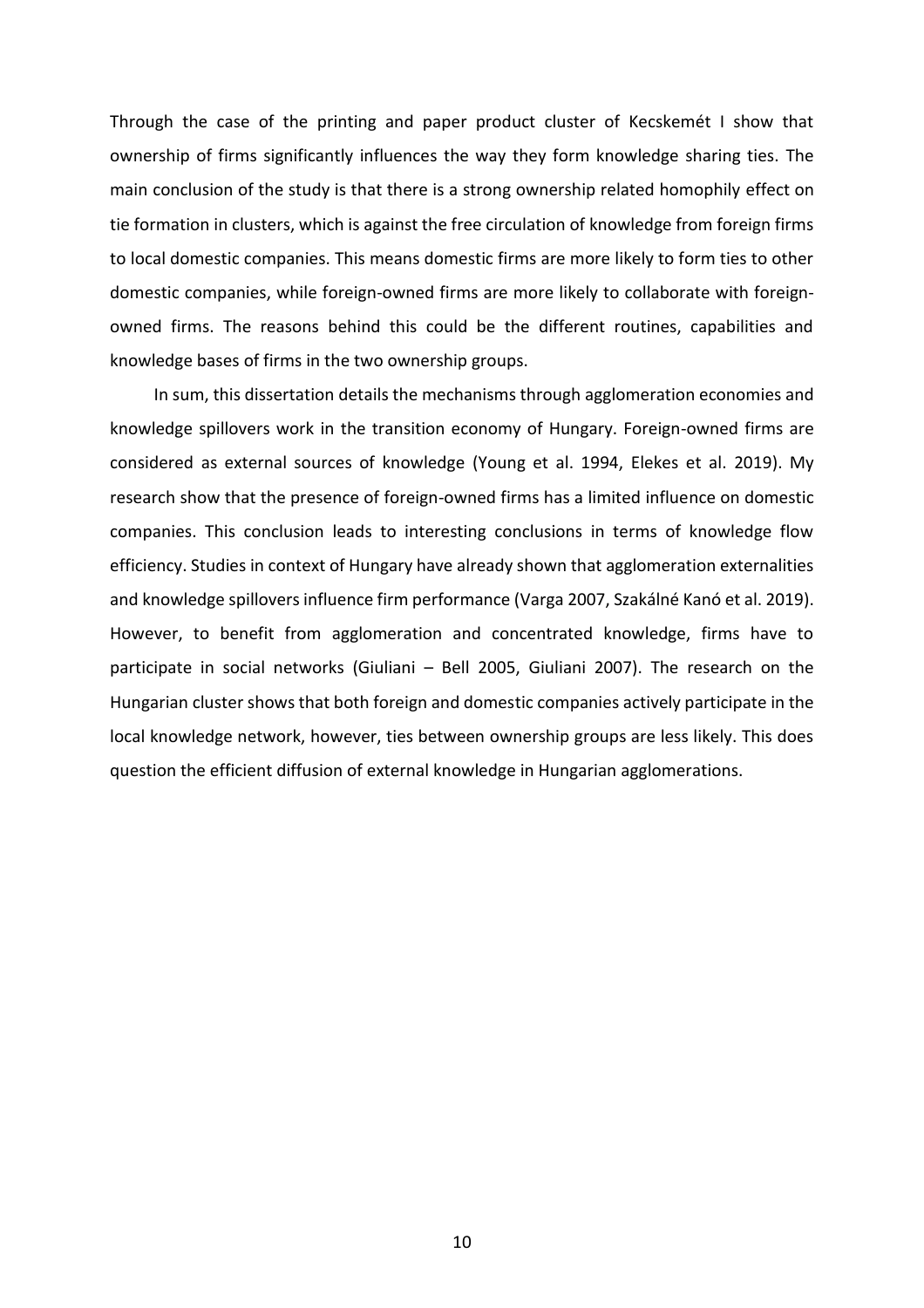#### **5. References**

- Balland, P. A. Boschma, R. Frenken, K. (2015): Proximity and Innovation: From Statics to Dynamics. *Regional Studies*, 49, 6, 741-756. o.
- Basile, R. Pittiglio, R. Reganati, F. (2017): Do agglomeration externalities affect firm survival? *Regional Studies*, 4, 548-562. o.
- Bathelt, H. Malmberg, A. Maskell, P. (2004): Clusters and knowledge: local buzz, global pipelines and the process of knowledge creation. *Progress in Human Geography*, 28, 1, 31-56. o.
- Beaudry, C. Schiffauerova, A. (2009): Who's right, Marshall or Jacobs? The localization versus urbanization debate. *Research Policy*, 38, 2, 318-337. o.
- Békés G. Harasztosi P. (2013): Agglomeration premium and trading activity of firms. *Regional Science and Urban Economics,* 43, 1, 51–64. o.
- Boschma, R. Eriksson, R. Lindgren, U. (2014): Labour Market Externalities and Regional Growth in Sweden: The Importance of Labour Mobility between Skill-Related Industries. *Regional Studies*, 48, 10, 1669-1690. o.
- Boschma, R. Iammarino, S. (2009): Related Variety, Trade Linkages, and Regional Growth in Italy. *Economic Geography*, 85, 3, 289-311. o.
- Boschma, R. Minondo, A. Navarro, M. (2012): Related variety and regional growth in Spain. *Papers in Regional Science*, 91, 2, 241-256. o.
- Broekel, T. Boschma, R. (2012): Knowledge networks in the Dutch aviation industry: the proximity paradox. *Journal of Economic Geography*, 12, 2, 409-433. o.

Capello, R. (2016): *Regional Economics (Seccond Edition)*. Routledge, London and New York.

- Caragliu, A. de Dominicis, L. de Groot, H. L. F. (2016): Both Marshall and Jacobs were Right! *Economic Geography*, 92, 1, 87–111. o.
- Content, J. Frenken, K. (2016): Related variety and economic development: a literature review. *European Planning Studies*, 24, 12, 2097-2112. o.
- Cooke, P. (2002): *Knowledge Economies. Clusters, Learning and Cooperative Advantage*. London, Routledge.
- Cooke, P. De Laurentis, C. Tödtling, F. Trippl, M. (2007): *Regional Knowledge Economies. Markets, Clusters and Innovation*. Edward Elgar, Cheltenham, UK.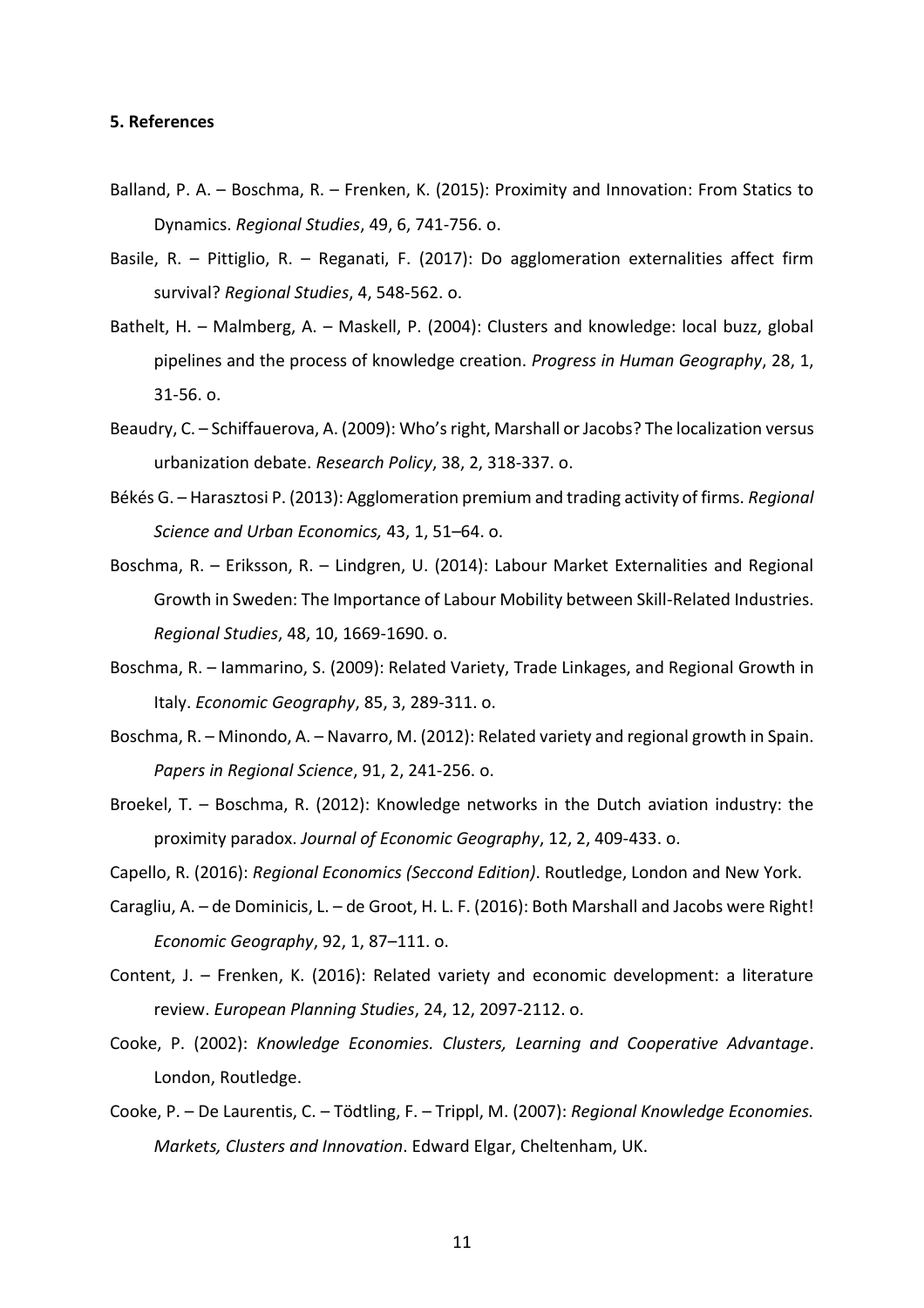- Cox, D. R. (1972): Regression models and life-tables (with discussion). *Journal of the Royal Statistical Society, Series B*, 30, 248–275. o.
- Czaller L. (2016): Agglomeráció, regionális növekedés és konvergencia. *Területi Statisztika*, 56, 3, 275-300. o.
- Csáfordi Zs. Lőrincz L. Lengyel B. Kiss K. M. (2018): Productivity spillovers through labor flows: productivity gap, multinational experience and industry relatedness. *The Journal of Technology Transfer,* 1-36. o.
- Dosi, G. Pavitt, K. Soete, L. (1990): *The economics of technical change and international trade*. Harvester Wheatsheaf, Hemel Hempstead, UK.
- Elekes Z. (2016): A regionális növekedés új tényezői az evolúciós gazdaságföldrajzi kutatásokban. A változatosság és a technológiai közelség. *Közgazdasági Szemle*, 63, 3, 307-329. o.
- Elekes Z. Boschma, R. Lengyel B. (2019): Foreign-owned firms as agents of structural change in regions. *Regional Studies*, 1-11. o.
- Elekes Z. Lengyel B. (2016): Related trade linkages, foreign firms an employment growth in less developed regions. *Papers in Evolutionary Economic Geography*, Nr. 16.20.
- Fagerberg, J. (1988): International competitiveness. *Economic Journal*, 98, 355-374. o.
- Frenken, K. Van Oort, F. Verburg, T. (2007): Related Variety, Unrelated Variety and Regional Economic Growth. *Regional Studies*, 41, 4, 685-697. o.
- Fujita, M. Krugman, P. Venables, A. J. (1999): *The Spatial Economy: Cities, Regions, and International Trade*. MIT Press, Cambridge, MA.
- Giuliani, E. Bell, M. (2005): The micro-determinants of meso-level learning and innovation: evidence from a Chilean wine cluster. *Research Policy*, 34, 1, 47-68. o.
- Giuliani, E. (2007): The seelctive nature of knowledge networks in clusters: evidence from the wine industry. *Journal of Economic Geography*, 7, 2, 139-168. o.
- Giuliani, E. (2013): Network dynamics in regional clusters: Evidence from Chile. *Research Policy*, 42, 8, 1406-1419. o.
- Glaeser, E. Kallal, H. D. Scheinkman, J. D. Shleifer, A. (1992): Growth in Cities. *Journal of Political Economy,* 100, 6, 1126-1152. o.
- Gordon, I. R. McCann, P. (2000): Industrial clusters: complexes, agglomeration and/or social networks? *Urban Studies*, 37, 3, 513-532. o.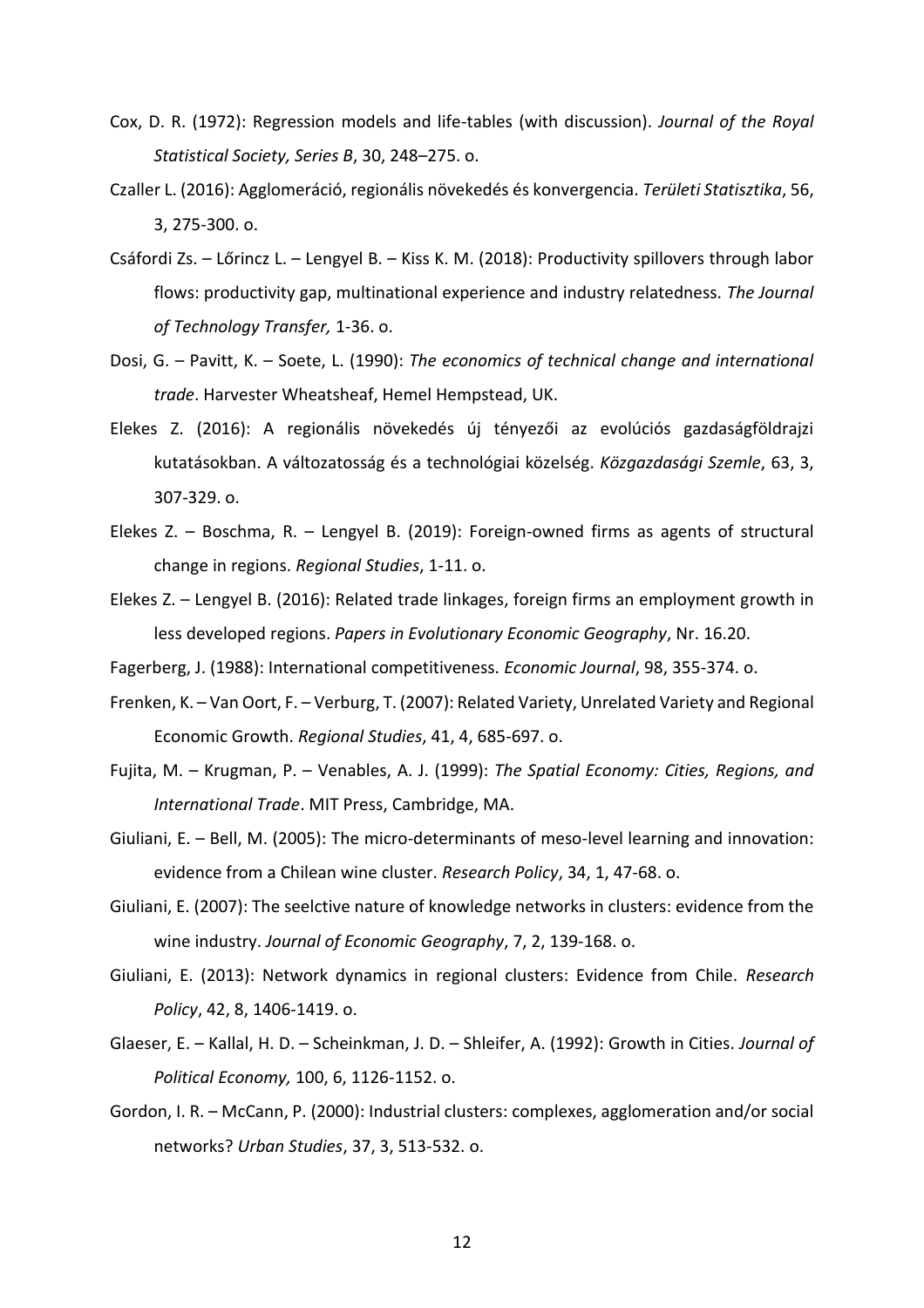- Halpern L. Muraközy B. (2012): Innovation, productivity and exports: the case of Hungary. *Economics of Innovation and New Technology*, 21, 2, 151-173. o.
- Hau-Horváth O. Horváth M. (2014): A földrajzi közelség szerepe az innovációs együttműködésekben – illúzió vagy valós tényező? Szakirodalmi áttekintés. *Közgazdasági Szemle*, 61, 12, 1419-1446. o.
- Hidalgo, C. A. Balland, P.-A. Boschma, R. Delgado, M. Feldman, M. Frenken, K. Glaeser, E. – He, C. – Kogler, D. F. – Morrison, A. – Neffke, F. – Rigby, D. – Stern, S. – Zheng, S. – Zhu, S. (2018): The Principle of Relatedness. *International Conference on Complex Systems,* Springer, Cham, 451-457.
- Iammarino, S. McCann, P. (2006): The structure and evolution of industrial clusters: Transitions, technology and knowledge spillovers. Research Policy, 35, 7, 1018-1036. o.
- Inzelt A. (2000): Foreign direct investment in R&D: Skin-deep and soul-deep cooperation. *Science and Public Policy*, 27, 4, 241-251. o.
- Inzelt A. (2008): The inflow of highly skilled workers into Hungary: A by-product of FDI. *The Journal of Technology Transfer,* 33, 4, 422–438. o.
- Jacobs, J. (1960): *The Economy of Cities*. Random House, New York.
- Krugman, P. (1991): *Geography and Trade*. MIT Press, Cambridge, MA.
- Lengyel B. (2004): A tudásteremtés lokalitása: hallgatólagos tudás és helyi tudástranszfer. *Tér és Társadalom*, 18, 2, 51-71. o.
- Lengyel I. (2010): *Regionális gazdaságfejlesztés*. Akadémiai Kiadó, Budapest.
- Lengyel B. Eriksson, R. (2017): Co-worker networks, labour mobility and productivity growth in regions. *Journal of Economic Geography*, 17, 3, 635-660. o.
- Lengyel B. Leydesdorff, L. (2011): Regional Innovation Systems in Hungary: The Failing Synergy at the National Level. *Regional Studies*, 45, 5, 677–693. o.
- Lengyel B. Szakálné Kanó I. (2013): Related variety and regional growth in Hungary: towards a transition ecnomy approach. *Regional Statistics,* 3, 98-116. o.
- Marshall, A. (1920): *Principles of Economics*. MacMillan, London, UK.
- Marwah, K. Tavakoli, A. (2004): The effect of foreign capital and imports on economic growth: Further evidence from four Asian countries (1970–1998). *Journal of Asian Economics*, 15, 2, 399–413. o.
- McCann, P. (2008): Agglomeration economies. In Karlsson, C. (szerk.): *Handbook of Research on Cluster Theory*. Edward Elgar, Cheltenham–Northampton, 23–38. o.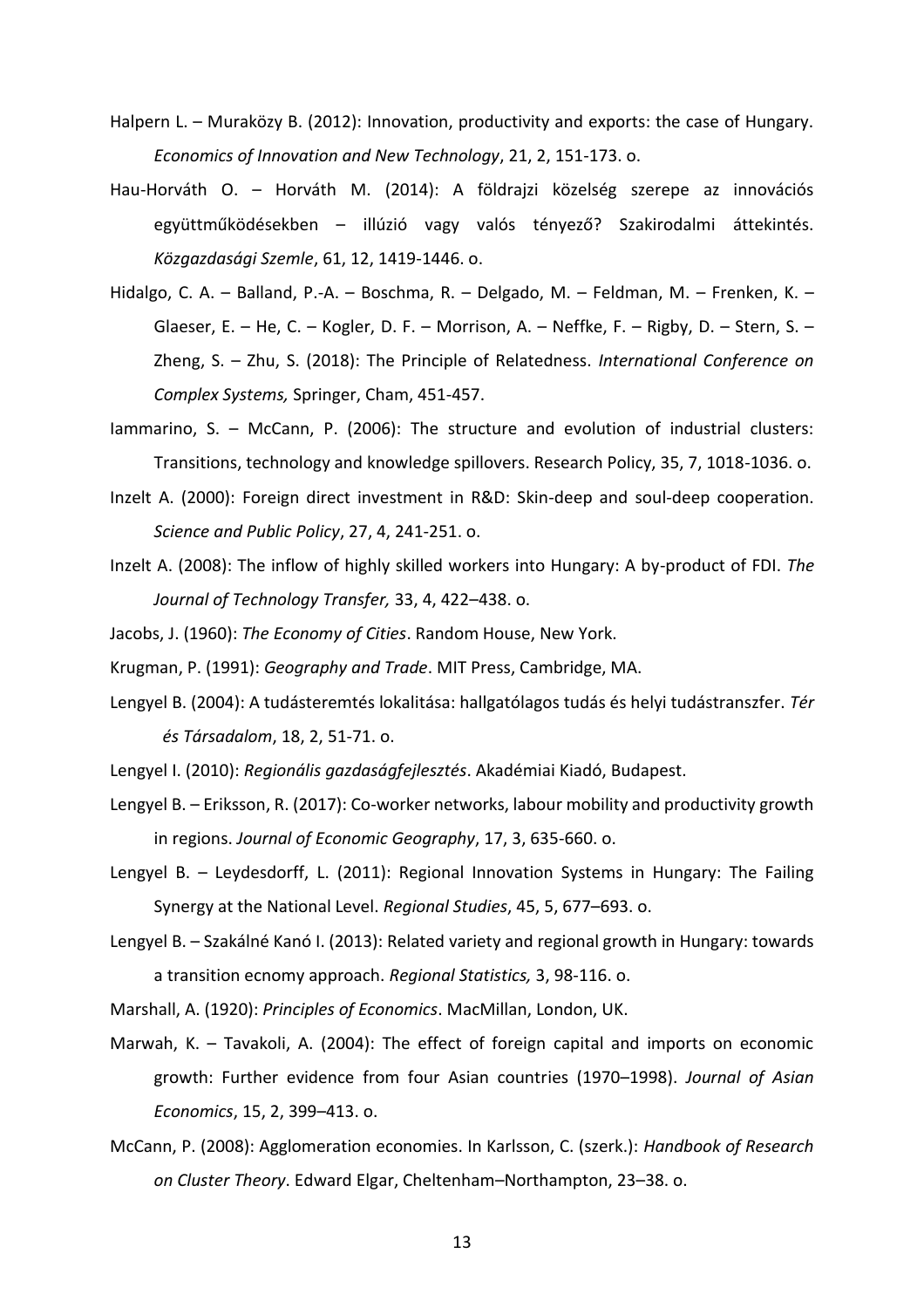- Neffke, F. Henning, M. Boschma, R. (2011): How Do Regions Diversify over Time? Industry Relatedness and the Development of New Growth Paths in Regions. *Economic Geography*, 87, 3, 237-265. o.
- Neffke, F. Henning, M. Boschma, R. (2012): The impact of aging and technological relatedness on agglomeration externalities: a survival analysis. *Journal of Economic Geography*, 12, 2, 485-517. o.
- Neffke, F. Henning, M. (2013): Skill relatedness and firm diversification. *Strategic Management Journal*, 34, 3, 297–316. o.
- Porter, M. E. (1990): *The Competitive Advantage of Nations*. London, Macmillan.
- Quatraro, F. (2010): Knowledge coherence, variety and economic growth: Manufacturing evidence from Italian regions. *Research Policy*, 39, 10, 1289-1302. o.
- Radosevic, S. (2002): Regional innovation systems in Central and Eastern Europe: determinants, organizers and alignments. *The Journal of Technology Transfer,* 27, 1, 87– 96. o.
- Resmini, L. (2007): Regional patterns of industry location in transition countries: Does economic integration with the European Union matter? *Regional Studies*, 41, 6, 747– 764. o.
- Rosenthal, S. S. Strange, W. C. (2001): The Determinants of Agglomeration. *Journal of Urban Economics*, 50, 2, 191-229. o.
- Sebestyén T. (2011): Hálózatelemzés a tudástranszferek vizsgálatában régiók közötti tudáshálózatok struktúrájának alakulása Európában. *Statisztikai Szemle*, 89, 6, 667-697. o.
- Szakálné Kanó I. Lengyel B. Elekes Z. Lengyel I. (2019): Agglomeration, foreign firms and firm exit in regions under transition: the increasing importance of related variety in Hungary. *European Planning Studies*, 1-24. o.
- Szanyi M. (2010): A dualitás kérdése a rendszerváltást követő gazdasági fejlődésben. *Competitio*, 9, 1, 71-90. o.
- Tallman, S. Jenkins, M. Henry, N. Pinch, S. (2004): Knowledge, clusters and competitive advantage. *Academy of Management Review*, 29, 2, 258-271. o.
- Taylor, P. J. Csomós Gy. (2012): Cities as control and command centres: Analysis and interpretation. *Cities*, 29, 6, 408-411. o.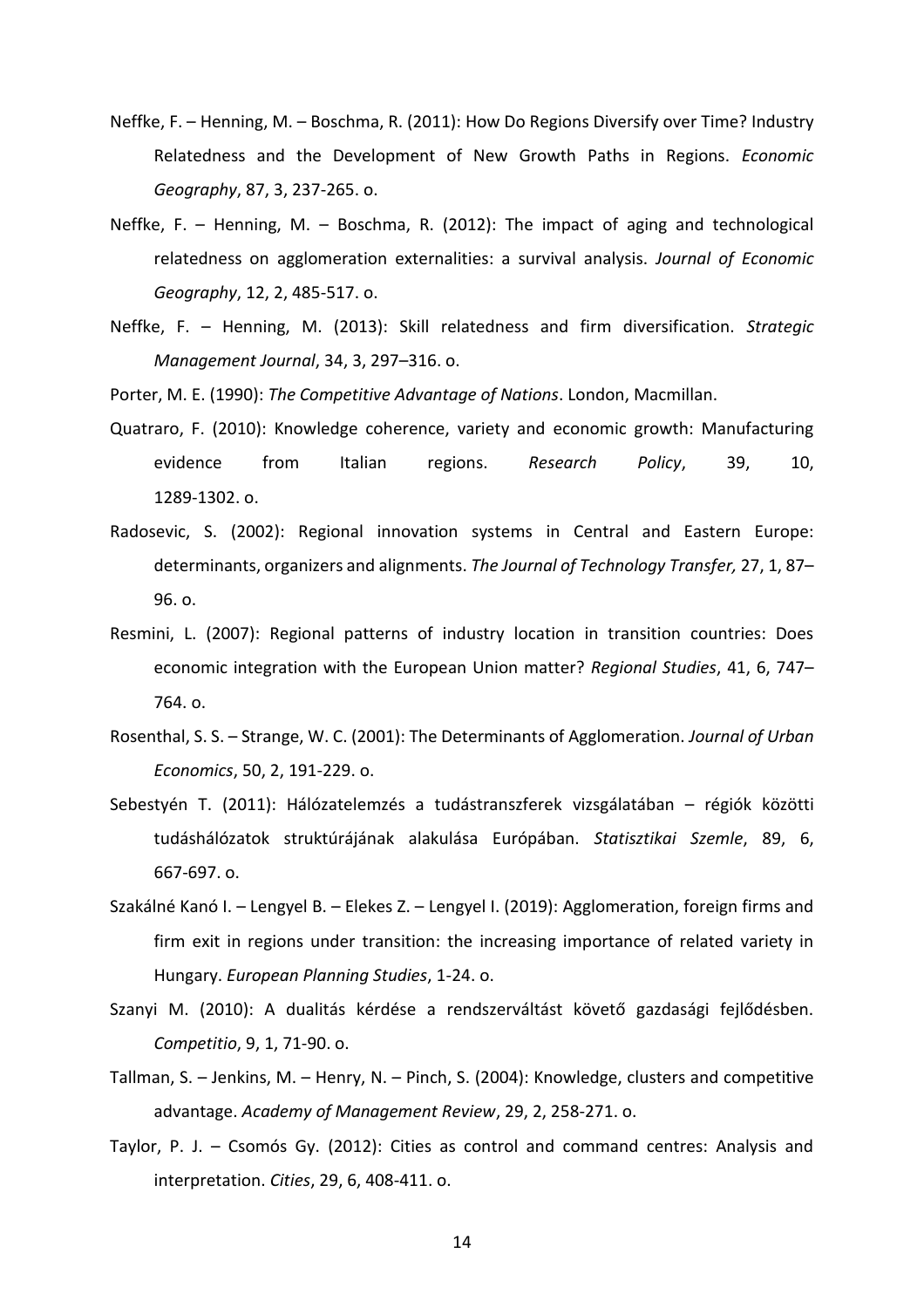- Ter Wal, A. L. J. Boschma, R. (2009): Applying social network analysis in economic geography: framing some key analytic issues. *The Annals of Regional Science*, 43, 3, 739-756. o.
- Van Oort, F. (2015): Unity and variety? Agglomeration economics beyond the specializationdiversity controversy. In Karlsson, C. – Andersson, M. – Norman, T. (szerk.): *Handbook of Research Methods and Applications in Economic Geography*. Edward Elgar, Cheltenham-Northampton, 259-271. o.
- Van Oort, F. De Geus, S. Dogaru, T. (2013): Related Variety and Regional Economic Growth in a Cross-Section of European Urban Regions. Papers in Evolutionary Economic Geography, No. 1312. Utrecht University, Faculty of Geosciences.
- Young, S. Hood, N. Peters, E. (1994): Multinational enterprises and regional economic development. *Regional Studies*, 28, 7, 657–677. o.
- Varga A. (2007): Localized knowledge inputs and innovation: The role of spatially mediated knowledge spillovers in Hungary. *Acta Oeconomica*, 57, 1, 1–20. o.
- Varga A. Sebestyén T. (2017): A hálózati és a lokalizált tudásáramlás különbségei Európában. *Területi Statisztika*, 57, 1, 24–51. o.